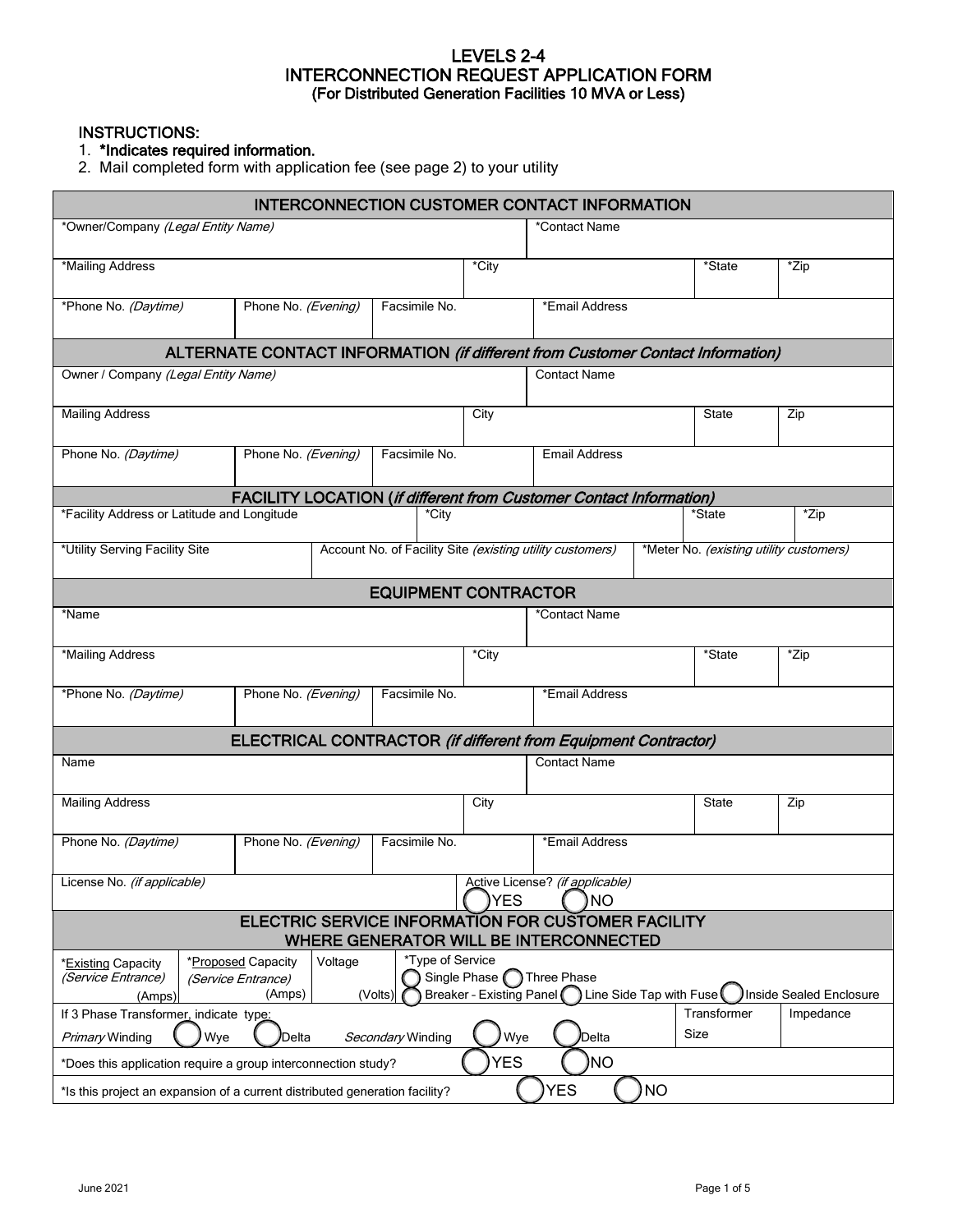| APPLICANT OWNERSHIP INTEREST (check one)                                  |
|---------------------------------------------------------------------------|
| 3rd Party PPA (<br>)Tenant (<br>Other (Please explain)<br>Lease<br>JOwner |
|                                                                           |

| *INTENT OF GENERATION (check one)                                                                                                                                                                                                                                                                                                                                             |
|-------------------------------------------------------------------------------------------------------------------------------------------------------------------------------------------------------------------------------------------------------------------------------------------------------------------------------------------------------------------------------|
| Offset Load (Unit will operate in parallel and may export without net metering or without selling excess power and energy<br>pursuant to lowa Utilities Board rule 199 IAC 15.5 and the utility's tariff).                                                                                                                                                                    |
| Net Metering (Unit will operate in parallel and will export power to utility pursuant to Iowa Utilities Board rule 199 IAC 15.11(5)<br>and the utility's net metering, net billing, or inflow/outflow tariff).                                                                                                                                                                |
| Self-Use and Sales to the Utility (Unit will operate in parallel and may export and sell excess power to utility pursuant to lowa<br>Utilities Board rule 199 IAC 15.5 and the utility's tariff).                                                                                                                                                                             |
| Wholesale Market Transaction (Unit will operate in parallel and participate in MISO (Midwest Independent System Operators) or<br>other wholesale power markets pursuant to separate requirements and agreements with MISO or other transmission providers,<br>and applicable rules of the Federal Energy Regulatory Commission).                                              |
| Back-Up Generation (Units that temporarily operate in parallel with the electric distribution system for more than 100<br>milliseconds. Units that temporarily operate in parallel with the electric distribution system for 100 milliseconds or less are<br>outside the scope of Chapter 45 Interconnection. Contact the utility for applicable interconnection procedures). |
| NOTE: Back-up units that do not operate in parallel for more than 100 milliseconds do not need an interconnection agreement.                                                                                                                                                                                                                                                  |

NOTE: Back-up units that do not operate in parallel for more than 100 milliseconds do not need an interconnection agreement.

#### \*REQUESTED PROCEDURE UNDER WHICH TO EVALUATE INTERCONNECTION REQUEST (check one)

Please indicate below which review procedure applies to the interconnection request. The review procedure used is subject to confirmation by the utility.

| Level 2 - Lab-certified interconnection equipment with an aggregate electric nameplate capacity less than or equal to 2 MVA for<br>non-inverter based systems or inverter-based systems as defined in 199 IAC 45.8(2)(b). Lab-certified is defined in lowa Utilities<br>Board chapter 45 rules on Electric Interconnection of Distributed Generation Facilities (199 IAC 45.1). (Application fee is \$250<br>plus \$1.00 per kVA. If the utility performs a Witness Test as specified in 199 IAC 45.5(10), the utility may charge the<br>interconnected customer an additional cost-based fee of no more than \$125.) |
|-----------------------------------------------------------------------------------------------------------------------------------------------------------------------------------------------------------------------------------------------------------------------------------------------------------------------------------------------------------------------------------------------------------------------------------------------------------------------------------------------------------------------------------------------------------------------------------------------------------------------|
| Level 3 - Distributed generation facility does not export power. Nameplate capacity rating is less than or equal to 50 kVA if<br>connecting to area network or less than or equal to 10 MVA if connecting to a radial distribution feeder. (Application fee amount<br>is $$500$ plus $$2.00$ per kVA)                                                                                                                                                                                                                                                                                                                 |
| Level 4 - Nameplate capacity rating is less than or equal to 10 MVA and the distributed generation facility does not qualify for a<br>Level 1, Level 2, or Level 3 review, or the distributed generation facility has been reviewed but not approved under a Level 1,<br>evel 2 or Level 3 review (Application fee amount is \$1,000 plus \$2,00 per kVA to be applied toward any subsequent studies                                                                                                                                                                                                                  |

<code>\pplication</code> fee amount is \$1,000 plus \$2.00 per kVA, to be applied toward any subsequent studies related to this application.)

NOTE: Descriptions for interconnection review categories do not list all criteria that must be satisfied. For a complete list of criteria, please refer to lowa Utilities Board chapter 45 rules on Electric Interconnection of Distributed Generation Facilities (199 IAC 45).

# \*DISTRIBUTED GENERATION FACILITY INFORMATION

Commissioning Test Date (If the Commissioning Test Date changes/unknown, the interconnection customer must inform the utility as soon as aware of the changed/known date, but no later than 15 business days.)

| *List interconnection components/systems to be used in the distributed generation facility that are lab-certified. |  |  |  |  |  |  |  |
|--------------------------------------------------------------------------------------------------------------------|--|--|--|--|--|--|--|
| NRTL Providing Label and Listing<br>*Component/System                                                              |  |  |  |  |  |  |  |
|                                                                                                                    |  |  |  |  |  |  |  |
|                                                                                                                    |  |  |  |  |  |  |  |
|                                                                                                                    |  |  |  |  |  |  |  |
| YES<br>Copies of manufacturer brochures and/or technical specifications included.                                  |  |  |  |  |  |  |  |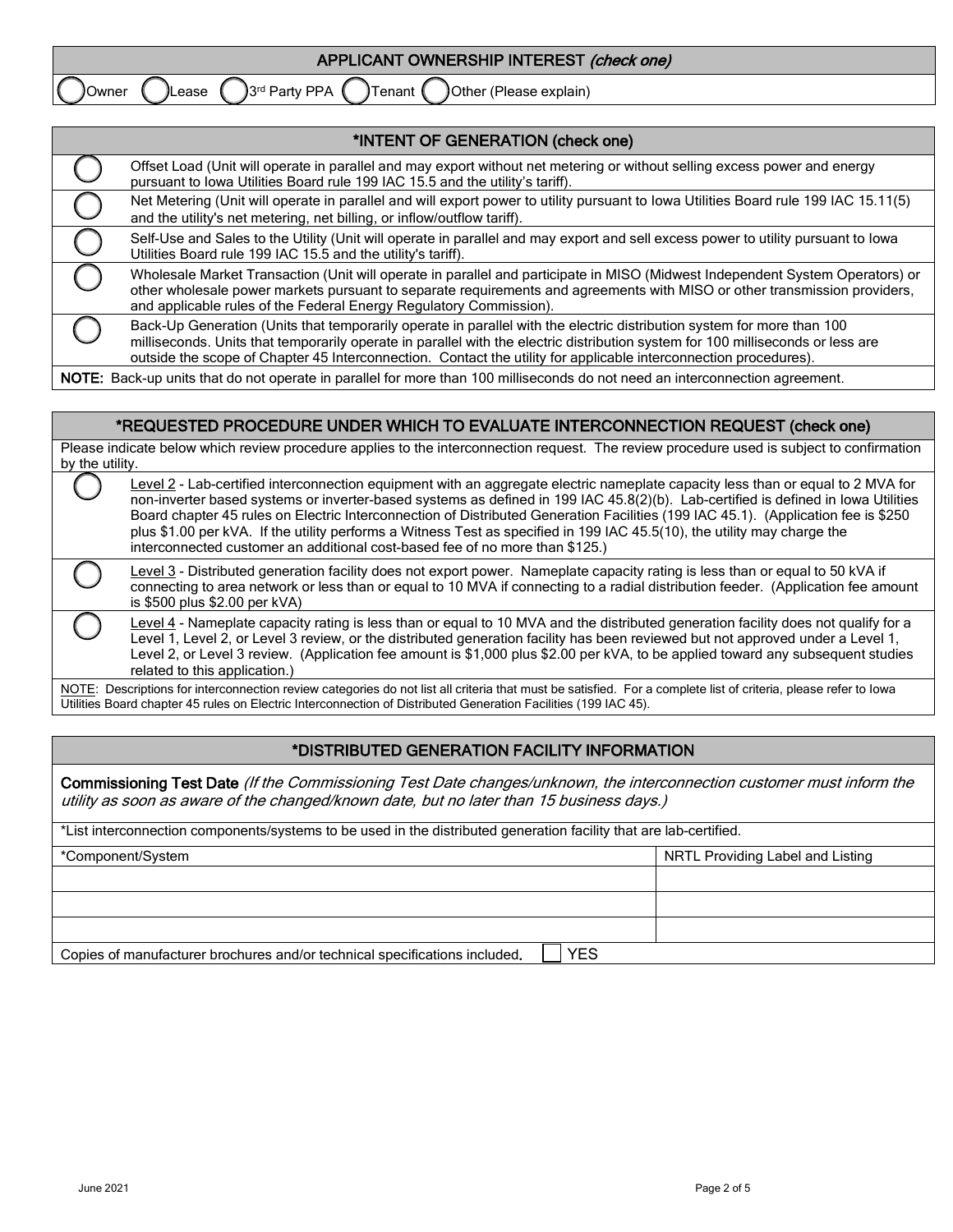## \*DISTRIBUTED GENERATION FACILITY INFORMATION

\*Energy Source/Converter

 $\Box$  Wind Turbine  $\Box$  Solar Photovoltaic Cell  $\Box$  Biomass  $\Box$  Hydro  $\Box$  Diesel Engine  $\Box$  Natural Gas  $\Box$  Fuel Oil  $\Box$  Storage - Specify type □Other

| *INFORMATION FOR INVERTER-BASED FACILITIES                                                                                                                   |                |        |                                      |                                      |                 |                      |                                    |                 |                     |  |
|--------------------------------------------------------------------------------------------------------------------------------------------------------------|----------------|--------|--------------------------------------|--------------------------------------|-----------------|----------------------|------------------------------------|-----------------|---------------------|--|
| <b>Inverter Information</b> (Attach manufacturer's technical specifications and label information from a nationally recognized testing laboratory, e.g. UL.) |                |        |                                      |                                      |                 |                      |                                    |                 |                     |  |
| Manufacturer                                                                                                                                                 | Quantity       |        | Inverter UL1741                      | <b>Continuous Rated Output</b>       |                 |                      | Number of                          | Power Factor    | Efficiency          |  |
| Model                                                                                                                                                        |                | Listed | ( )No<br>Yes                         | $kW_{AC}$                            |                 | VoltsAc              | Phase<br>$\bigcirc$ 1 $\bigcirc$ 3 | $\%$            | %                   |  |
| Manufacturer                                                                                                                                                 | Quantity       |        | Inverter UL1741                      | <b>Continuous Rated Output</b>       |                 |                      | Number of                          | Power Factor    | Efficiency          |  |
| Model                                                                                                                                                        |                | Listed | $\bigcap$ No<br>Yes                  | $kW_{AC}$                            |                 | VoltsAc              | Phase                              | $\%$            | $\%$                |  |
| *DC Source/Prime Mover                                                                                                                                       |                |        |                                      |                                      |                 |                      |                                    |                 |                     |  |
| Solar Module #1 Manufacturer                                                                                                                                 |                |        |                                      |                                      |                 | Quantity             |                                    | Power Rating    |                     |  |
| Model                                                                                                                                                        |                |        |                                      |                                      |                 |                      |                                    |                 | Wattspc             |  |
| Solar Module #2 Manufacturer                                                                                                                                 |                |        |                                      |                                      |                 | Quantity             |                                    | Power Rating    |                     |  |
| Model                                                                                                                                                        |                |        |                                      |                                      |                 |                      |                                    |                 | Watts <sub>pc</sub> |  |
|                                                                                                                                                              |                |        |                                      | *Solar Module Orientation            |                 |                      |                                    |                 |                     |  |
| <b>Type</b>                                                                                                                                                  | Tilt (degrees) |        |                                      | Azimuth ( $180^\circ$ = south)       |                 | Solar Module #1      |                                    | Solar Module #2 |                     |  |
| $\Box$ Fixed $\Box$ Single Axis $\Box$ Dual Axis                                                                                                             |                |        |                                      |                                      |                 | Quantity             |                                    | Quantity        |                     |  |
| Type                                                                                                                                                         | Tilt (degrees) |        |                                      | Azimuth $(180^\circ = \text{south})$ |                 | Solar Module #1      |                                    | Solar Module #2 |                     |  |
| $\Box$ Fixed $\Box$<br>Single Axis $\Box$ Dual Axis                                                                                                          |                |        |                                      |                                      |                 | Quantity             |                                    | Quantity        |                     |  |
| Tilt (degrees)<br><b>Type</b>                                                                                                                                |                |        | Azimuth $(180^\circ = \text{south})$ |                                      | Solar Module #1 |                      | Solar Module #2                    |                 |                     |  |
| $\Box$ Fixed $\Box$<br>Single Axis $\Box$ Dual Axis                                                                                                          |                |        |                                      |                                      |                 | Quantity             |                                    | Quantity        |                     |  |
| Type                                                                                                                                                         | Tilt (degrees) |        |                                      | Azimuth ( $180^\circ$ = south)       |                 | Solar Module #1      |                                    | Solar Module #2 |                     |  |
| $\Box$ Fixed $\Box$<br>Single Axis □ Dual Axis                                                                                                               |                |        |                                      |                                      |                 | Quantity<br>Quantity |                                    |                 |                     |  |

| *Inverter/Solar Module Combinations (Use a separate row for each unique combination of Inverter and Solar Modules)                                    |                             |                             |                                                                     |                                                                         |                                                                           |  |  |  |
|-------------------------------------------------------------------------------------------------------------------------------------------------------|-----------------------------|-----------------------------|---------------------------------------------------------------------|-------------------------------------------------------------------------|---------------------------------------------------------------------------|--|--|--|
| Inverter Information (Attach manufacturer's technical specifications and label information from a nationally recognized testing laboratory, e.g. UL.) |                             |                             |                                                                     |                                                                         |                                                                           |  |  |  |
| Inverter Type: Quantity:<br>String Microinverter                                                                                                      | Solar Module #1<br>Quantity | Solar Module #2<br>Quantity | kW <sub>DC</sub> Connected to each<br>inverter:<br>$kW_{DC}$        | <b>Continuous Rated</b><br>Output of each inverter:<br>$kW_{AC}$        | Inverter is DC Limited<br>$(kW_{DC}$ < $kW_{AC}$ )<br><b>C</b> )No<br>Yes |  |  |  |
| Inverter Type: Quantity:<br>)String Microinverter                                                                                                     | Solar Module #1<br>Quantity | Solar Module #2<br>Quantity | kW <sub>DC</sub> Connected to each<br>inverter:<br>kW <sub>DC</sub> | <b>Continuous Rated</b><br>Output of each inverter:<br>kW <sub>AC</sub> | Inverter is DC Limited<br>$(kW_{DC}$ < $kW_{AC}$ )<br>) No<br>Yes         |  |  |  |
| Inverter Type: Quantity:<br>Microinverter<br>)String (                                                                                                | Solar Module #1<br>Quantity | Solar Module #2<br>Quantity | kW <sub>DC</sub> Connected to each<br>inverter:<br>kW <sub>DC</sub> | <b>Continuous Rated</b><br>Output of each inverter:<br>kW <sub>AC</sub> | Inverter is DC Limited<br>$(kW_{DC}$ < $kW_{AC}$ )<br>$\bigcap$ No<br>Yes |  |  |  |
| Inverter Type: Quantity:<br>Microinverter                                                                                                             | Solar Module #1<br>Quantity | Solar Module #2<br>Quantity | kW <sub>DC</sub> Connected to each<br>inverter:<br>$kW_{DC}$        | <b>Continuous Rated</b><br>Output of each inverter:<br>kW <sub>AC</sub> | Inverter is DC Limited<br>$(kW_{DC}$ < $kW_{AC}$ )<br>Yes<br>) No         |  |  |  |

#### \*Aggregate kW<sub>AC</sub> Power Output of all Inverters Constituting Distributed Generation Facility

| Aggregate $kW_{AC}$ power output of first inverter/solar module combination listed above (Quantity of inverters multiplied by either)<br>the Continuous Rated Output of each inverter (not DC limited) $OR$ kW <sub>pc</sub> Connected to each inverter (DC Limited)               | <b>kWAC</b>             |
|------------------------------------------------------------------------------------------------------------------------------------------------------------------------------------------------------------------------------------------------------------------------------------|-------------------------|
| Aggregate kW <sub>AC</sub> power output of <b>second</b> inverter/solar module combination listed above (Quantity of inverters multiplied by<br>either the Continuous Rated Output of each inverter (not DC limited) $OR$ kW <sub>pc</sub> Connected to each inverter (DC Limited) | kW <sub>AC</sub>        |
| Aggregate $kW_{AC}$ power output of third inverter/solar module combination listed above (Quantity of inverters multiplied by<br>either the Continuous Rated Output of each inverter (not DC limited) $OR$ kW <sub>pc</sub> Connected to each inverter (DC Limited)                | <b>kW</b> <sub>AC</sub> |
| Aggregate $kW_{AC}$ power output of fourth inverter/solar module combination listed above (Quantity of inverters multiplied by<br>either the Continuous Rated Output of each inverter (not DC limited) $OR$ kW <sub>pc</sub> Connected to each inverter (DC Limited)               | kW <sub>AC</sub>        |
| Aggregate kWA <sub>C</sub> Power Output of ALL Inverters Constituting Distributed Generation Facility                                                                                                                                                                              | kW <sub>AC</sub>        |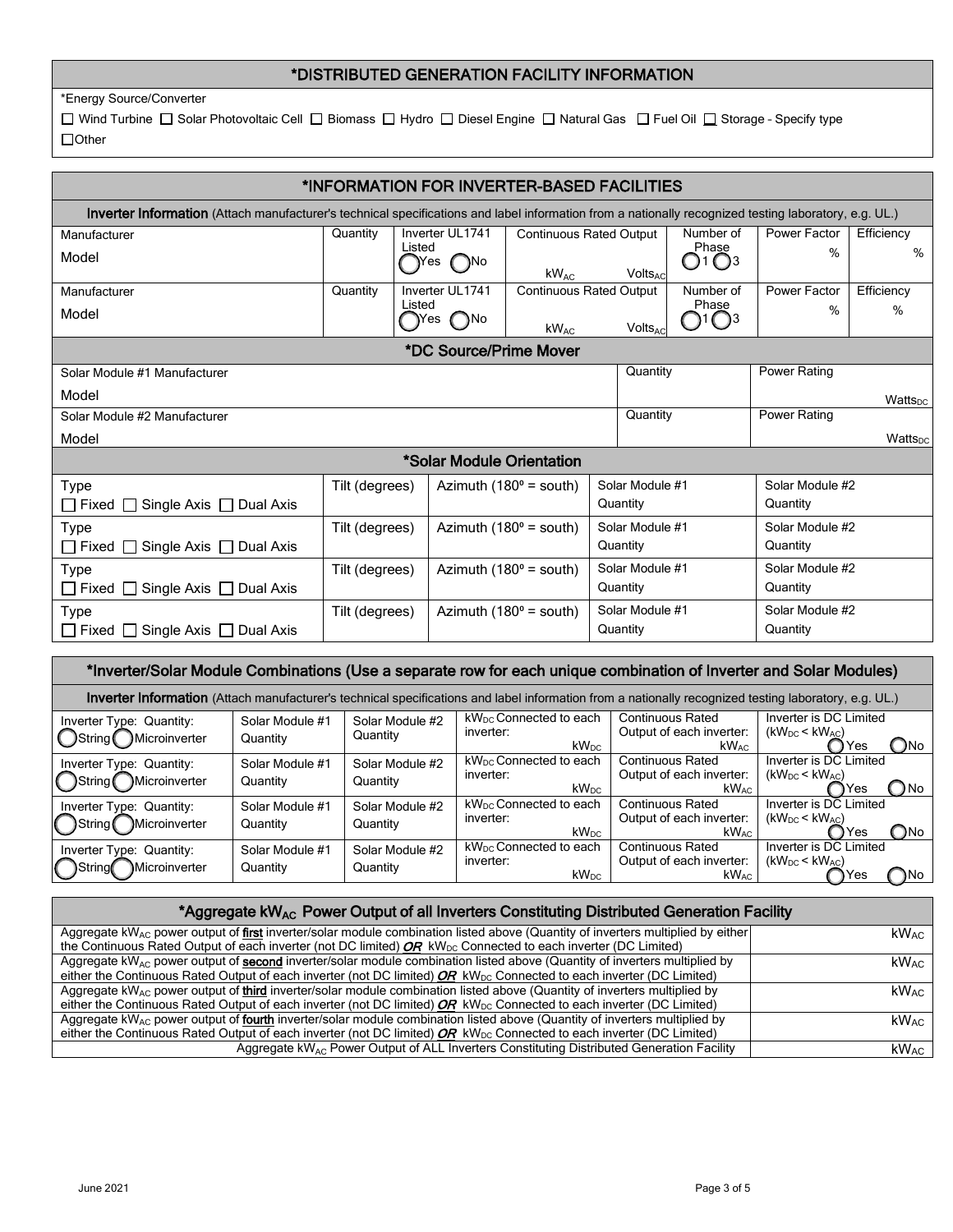| *INFORMATION FOR NON-INVERTER BASED ENERGY PRODUCTION EQUIPMENT                                                                                   |           |                              |                                                       |                                            |              |         |                                |                                                                        |
|---------------------------------------------------------------------------------------------------------------------------------------------------|-----------|------------------------------|-------------------------------------------------------|--------------------------------------------|--------------|---------|--------------------------------|------------------------------------------------------------------------|
| Synchronous<br>Induction                                                                                                                          |           | Other                        |                                                       |                                            |              |         |                                |                                                                        |
| Rating                                                                                                                                            |           | Rating                       |                                                       | *Rated Voltage                             |              |         |                                | *Rated Current                                                         |
|                                                                                                                                                   | (kW)      |                              | (kVA)                                                 |                                            |              |         | Volts                          | Amps                                                                   |
| System Type Tested? (Total System)                                                                                                                |           |                              | <b>YES</b>                                            |                                            |              |         | NO (attach product literature) |                                                                        |
|                                                                                                                                                   |           |                              |                                                       |                                            |              |         |                                |                                                                        |
|                                                                                                                                                   |           |                              | <b><i>*FOR SYNCHRONOUS MACHINES</i></b>               |                                            |              |         |                                |                                                                        |
| NOTE: Contact utility to determine if all the information requested in this section is required for the proposed distributed generation facility. |           |                              |                                                       |                                            |              |         |                                |                                                                        |
| Manufacturer                                                                                                                                      |           |                              |                                                       |                                            |              |         |                                |                                                                        |
| Model No.                                                                                                                                         |           |                              | Version No.                                           |                                            |              | Salient |                                | Submit Copies of the Saturation Curve and the Vee Curve<br>Non-Salient |
| Torque                                                                                                                                            | Rated RPM |                              | <b>Field Amperes</b>                                  |                                            |              |         |                                |                                                                        |
| $(lb-ft)$                                                                                                                                         |           |                              |                                                       | at rated generator voltage and current and |              |         |                                | % PF over-excited                                                      |
| <b>Type of Exciter</b>                                                                                                                            |           |                              | Output Power of Exciter                               |                                            |              |         |                                | Type of Voltage Regulator                                              |
| <b>Locked Rotor Current</b><br>(Amps)                                                                                                             |           | Synchronous Speed            | (RPM)                                                 | <b>Winding Connection</b>                  |              |         |                                | Minimum Operating Frequency/Time                                       |
| Generator Connection                                                                                                                              |           |                              |                                                       |                                            |              |         |                                |                                                                        |
| Delta                                                                                                                                             |           |                              | Wye                                                   |                                            |              |         |                                | Wye Grounded                                                           |
| Direct-axis Synchronous Reactance (Xd)                                                                                                            |           |                              | Direct-axis Transient Reactance (X'd)                 |                                            |              |         |                                | Direct-axis Sub-transient Reactance (X'd)                              |
|                                                                                                                                                   | (ohms)    |                              |                                                       | (ohms)                                     |              |         |                                | (ohms)                                                                 |
| Negative Sequence Reactance                                                                                                                       |           | Zero Sequence Reactance      |                                                       |                                            |              |         |                                | Natural Impedance or Grounding Resister (if any)                       |
|                                                                                                                                                   | (ohms)    |                              |                                                       | (ohms)                                     |              |         | (ohms)                         |                                                                        |
|                                                                                                                                                   |           |                              | <b><i>*FOR INDUCTION MACHINES</i></b>                 |                                            |              |         |                                |                                                                        |
| NOTE: Contact utility to determine if all the information requested in this section is required for the proposed distributed generation facility. |           |                              |                                                       |                                            |              |         |                                |                                                                        |
| Manufacturer                                                                                                                                      |           |                              |                                                       |                                            |              |         | Model No.                      |                                                                        |
| Version No.                                                                                                                                       |           |                              |                                                       | <b>Locked Rotor Current</b>                |              |         |                                |                                                                        |
|                                                                                                                                                   |           |                              |                                                       |                                            |              |         | (Amps)                         |                                                                        |
| Rotor Resistance (Rr)                                                                                                                             |           | <b>Exciting Current</b>      |                                                       | Rotor Resistance (Xr)                      |              |         |                                | Reactive Power Required                                                |
|                                                                                                                                                   | (ohms)    | VARS (No load)               | (Amps)                                                |                                            | (ohms)       |         |                                |                                                                        |
| Magnetizing Reactance (Xm)                                                                                                                        | (ohms)    |                              |                                                       | Stator Resistance (Rs)                     | (ohms)       |         |                                | VARS (Full load)                                                       |
| Stator Reactance (Xs)                                                                                                                             |           | Short Circuit Reactance (Xd) |                                                       | Phases                                     |              |         |                                |                                                                        |
|                                                                                                                                                   | (ohms)    |                              | (ohms)                                                |                                            | Single Phase |         |                                | <b>Three Phase</b>                                                     |
| <b>Frame Size</b>                                                                                                                                 |           | Design Letter                |                                                       |                                            |              |         | Temp. Rise                     |                                                                        |
|                                                                                                                                                   |           |                              |                                                       |                                            |              |         |                                | $(^{\circ}C)$                                                          |
|                                                                                                                                                   |           |                              |                                                       |                                            |              |         |                                |                                                                        |
|                                                                                                                                                   |           |                              | REVERSE POWER RELAY INFORMATION (LEVEL 3 REVIEW ONLY) |                                            |              |         |                                |                                                                        |

| Manufacturer |                       | Model No.                         |
|--------------|-----------------------|-----------------------------------|
|              |                       |                                   |
| Relay Type   | Reverse Power Setting | Reverse Power Time Delay (if any) |
|              |                       |                                   |